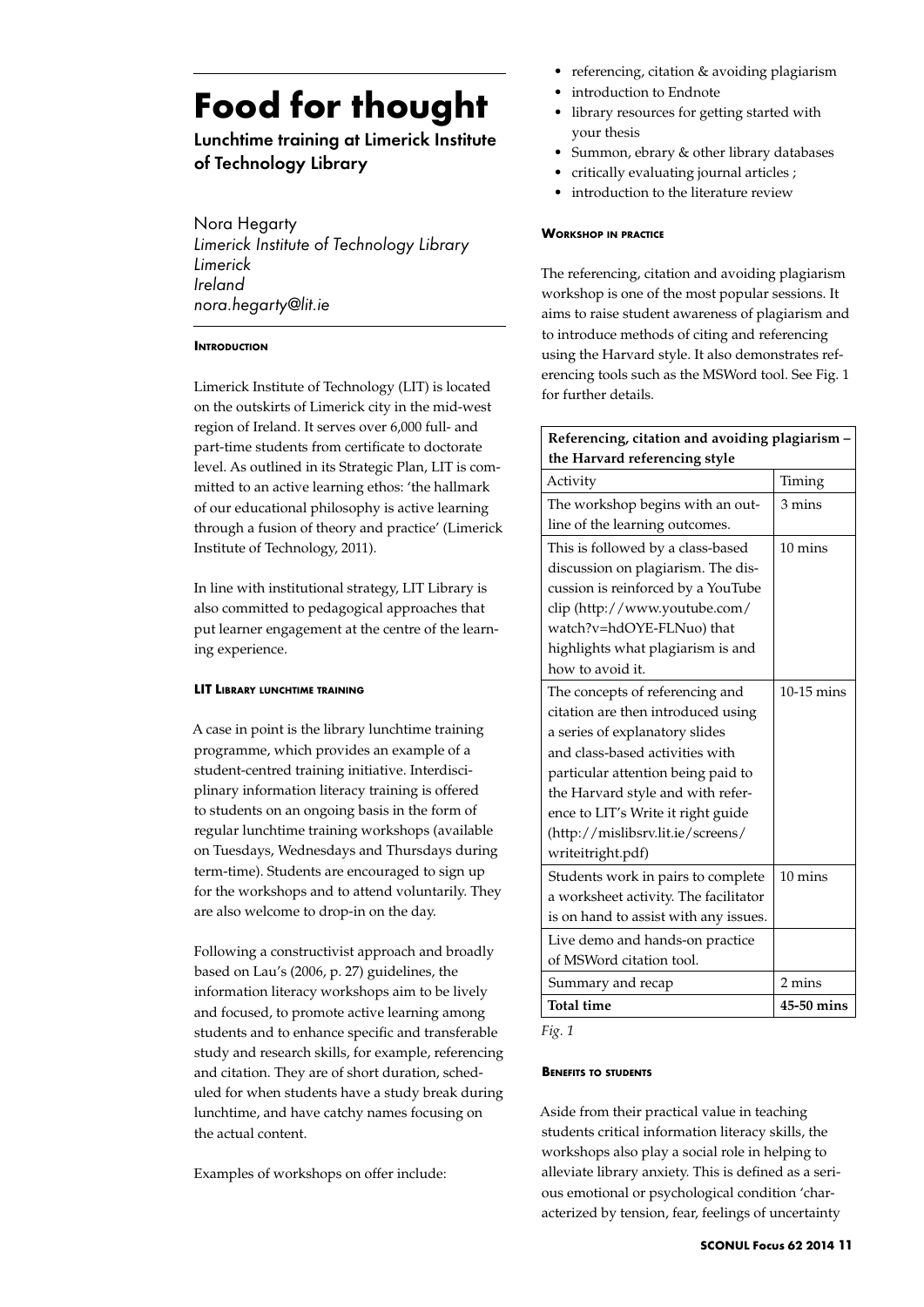and helplessness, negative and self-defeating thoughts, and mental disorganization that appear only when students are in or contemplating a visit to the library' (Shoham & Mizrachi, 2001).

By familiarising students with the library, its staff and systems in a friendly and relaxed environment, the lunchtime workshops go some way towards easing student anxiety about the library. Feedback is very positive; for example, one student said that she felt most engaged with what was happening when the librarian started to go round the room talking to everyone individually and answering questions.

On the opposite side of the spectrum, the workshop facilitators also encounter an element of IAKT (I already know that) syndrome (Bell, 2007), a condition that occurs among students who feel they are technologically savvy enough to manage their assignments without any library assistance. These students may be initially resistant to attending lunchtime training, but when they do and are challenged in ways they did not expect, their feedback is generally positive. One student, for example, said that he found the class more helpful than he had anticipated, pointing out that it surprised him how much he did not know.

As the workshops are held regularly across the academic year at convenient times and are open to all students in all disciplines who wish to attend, they aim to accommodate students at 'point of need'. In this way, they provide a version of Kuhlthau's (2004) 'zone of intervention' and enable students to overcome information overload and enjoy information fluency. Several students commented on the 'good timing' of the referencing sessions which coincide with assignment due dates.

### **Lifelong learning**

By encouraging students to take responsibility for their own learning and by providing a riskfree forum in which to practise their library and research skills and to directly engage with the process of information literacy, as it were, the core value of the workshops is that they 'allow students… to behave as lifelong learners not just to learn the information skills characteristic of lifelong learners' (Manuel, 2003).

We are hopeful that workshop participation not only helps students to develop a range of specific and transferable study and research skills but also helps them to understand the non-linear basis

of research. Consequently, by applying the skills and principles learned in the workshops, students gradually move beyond the basic idea of research as product (finding sources) towards a more advanced understanding of research as process: 'learning from and using information for a purpose' (Holliday & Rogers 2013, p. 267).

Following recent research by (Head, 2014), this kind of knowledge is sure to serve them well in various situations beyond their college careers in all aspects of problem-solving and decision-making in their working lives.

#### **FEEDBACK**

Feedback from students following workshop participation is very positive. A sample of comments received include:

- *• I liked the practical part of the class.*
- *• I have a much greater understanding of the reference system now.*
- *• Live demos were very useful and staff friendly and knowledgeable.*
- *• Commentary and comments added a lot too .*
- *• Very informative useful and interactive class.*

Lecturers also endorse the programme, with some even coming along to some of the sessions. Feedback is encouraging:

- *• I attended two of the lunchtime sessions this week and found them really good.*
- *• I consciously promote these sessions to students as I feel they are very relevant.*

### **CONCLUSION**

Overall, our experience at LIT Library is that students enjoy directly engaging with the information literacy process in the form of friendly, focused workshops that promote lifelong learning skills. Based on its success to date, we plan to continue to offer lunchtime training for the foreseeable future.

## **References**

Bell, S. (2007). Stop IAKT syndrome with student live search demos. *Reference services review*, 35 (1) pp. 98–108

Head, A. (2012). *How college graduates solve information problems once they join the workplace, Project Information Literacy Research Report*.